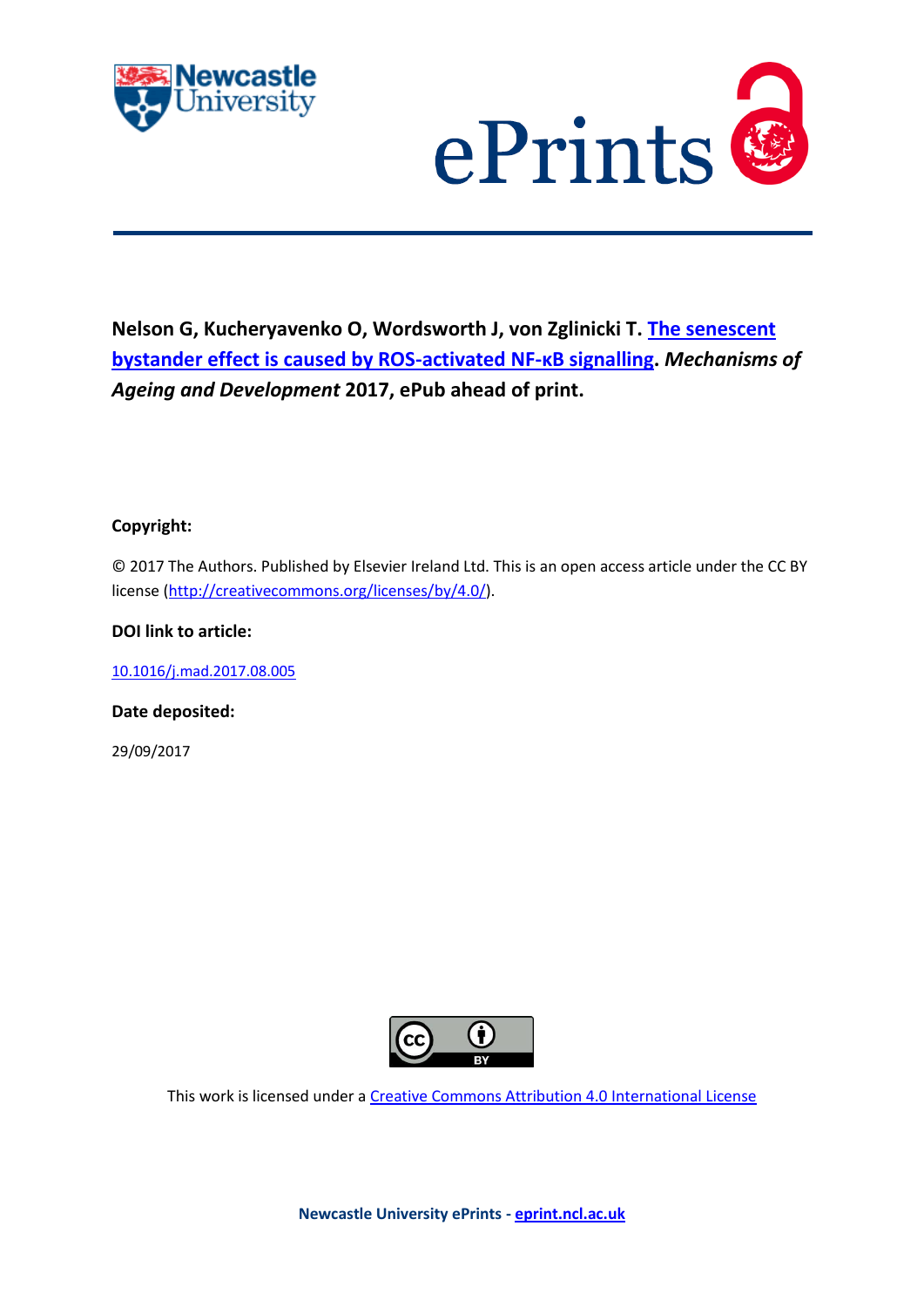## **ARTICLE IN PRESS**

[Mechanisms of Ageing and Development xxx \(xxxx\) xxx–xxx](http://dx.doi.org/10.1016/j.mad.2017.08.005)



Contents lists available at [ScienceDirect](http://www.sciencedirect.com/science/journal/00476374)

Mechanisms of Ageing and Development



journal homepage: [www.elsevier.com/locate/mechagedev](http://www.elsevier.com/locate/mechagedev)

Original Article

## The senescent bystander effect is caused by ROS-activated NF-κB signalling

Glyn Nelson $^1$  $^1$ , Olena Kucheryavenko $^2$  $^2$ , James Wordsworth, Thomas von Zglinicki $^\ast$ 

The Ageing Biology Centre, Campus for Ageing and Vitality, Newcastle University, Newcastle upon Tyne NE4 5PL, UK

### ARTICLE INFO

Keywords: Senescence Mitochondria Reactive oxygen NF-κB Bystander

### ABSTRACT

Cell senescence is an important driver of the ageing process. The accumulation of senescent cells in tissues is accelerated by stress signals from senescent cells that induce DNA damage and ultimately senescence in bystander cells. We examine here the interplay of senescence-associated mitochondrial dysfunction (SAMD)—driven production of reactive oxygen species (ROS) and senescence-associated secretory phenotype (SASP) in causing the bystander effect. We show that in various modes of fibroblast senescence ROS are necessary and sufficient to activate the transcription factor nuclear factor kappa-light-chain-enhancer of activated B cells (NF-κB), which facilitates a large part of the SASP. This ROS-NF-κB axis causes the DNA damage response in bystander cells. Cytokines IL-6 and IL-8 are major components of the pro-inflammatory SASP in senescent fibroblasts. However, their activation in senescence is only partially controlled by NF-κB, and they are thus not strong candidates as intercellular mediators of the bystander effect as mediated by the ROS-NF-κB axis.

#### 1. Introduction

It is becoming increasingly clear that cell senescence is an important cause of the loss of tissue functionality and homeostatic capacity that characterizes ageing. Senescent cells accumulate in many, if not all, tissues with age ([Dimri et al., 1995; Herbig et al., 2006; Jurk et al.,](#page-7-0) [2012; Wang et al., 2009](#page-7-0)). In mice, the rate of this accumulation predicts mean and maximum lifespan of animals over an almost threefold difference in life expectancy between slow- and fast-ageing cohorts ([Jurk](#page-7-1) [et al., 2014](#page-7-1)). Selective ablation of senescent cells postponed the development of age-associated tissue dysfunction/disease and extended mean lifespan in mice ([Baker et al., 2016, 2011\)](#page-7-2). Drugs like rapamycin, which extend life expectancy in mice, have been shown to be senostatics, i.e. suppressors of multiple aspects of the senescent phenotype ([Correia-Melo et al., 2016\)](#page-7-3). First experimental drugs that selectively kill senescent cells have been developed and show encouraging results in a number of mouse models of age-related diseases ([Roos et al., 2016;](#page-7-4) [Schafer et al., 2017; Zhu et al., 2015](#page-7-4)).

An important role of cell senescence in ageing should not come as a surprise. After all, cell senescence is a major response to stress and molecular damage. While it was originally regarded only as a consequence of ongoing cell division and associated telomere loss, seminal work from Toussaint and others soon showed that both telomere-dependent and independent senescence can be induced by DNA-damaging stress [\(Toussaint et al., 2000; von Zglinicki et al., 1995](#page-7-5)) acting via the by now well-defined DNA damage response (DDR) pathway (d'[Adda di](#page-7-6) [Fagagna et al., 2003](#page-7-6)). As was predicted early [\(von Zglinicki et al.,](#page-7-7) [2005\)](#page-7-7), the distinction between telomere-dependent (replicative) and telomere-independent stress-induced senescence became more and more blurred with data showing stress-related telomere loss as predictor of transition to senescence at the single cell level [\(Passos et al.,](#page-7-8) [2007\)](#page-7-8) as well as the defining role for telomere damage without telomere loss for senescence in mouse cells in vitro and in vivo ([Hewitt](#page-7-9) [et al., 2012; Jurk et al., 2014](#page-7-9)). Moreover, cell senescence is also the response to stresses that are not primarily genotoxic but impact preferentially on the proteome ([Castro et al., 2012\)](#page-7-10) or the mitochondrion ([Miwa et al., 2014; Wiley et al., 2016](#page-7-11)).

In addition to being a stress response, cell senescence is itself an inducer of stress in the tissues and organisms harbouring senescent cells. This is because of three important properties of senescent cells: i) Senescent cells cannot proliferate. Accordingly, senescence of stem and progenitor cells limits the regenerative potential of tissues and organisms. ii) Senescent cells hyper-produce and secrete a host of bioactive peptides (the so-called Senescence-Associated Secretory Phenotype SASP), prominently including pro-inflammatory cytokines like IL-1, IL-6 and IL-8 under control of the transcription factor NF-κB ([Coppe et al.,](#page-7-12) [2008\)](#page-7-12). These not only stabilize senescence in an autocrine fashion ([Acosta et al., 2008; Kuilman et al., 2008\)](#page-6-0) but may also be a significant cause of age-related chronic sterile inflammation and contribute to bystander effects, i.e. enhanced tumorigenicity of transformed cells

<span id="page-1-0"></span><sup>1</sup> Current address: Bioimaging Unit, Medical School, Newcastle University, Framlington Place, Newcastle upon Tyne NE2 4HH, UK.

<span id="page-1-1"></span> $^2$  Current address: Federal Institute for Risk Assessment, D-10589 Berlin, Germany.

<http://dx.doi.org/10.1016/j.mad.2017.08.005>

Received 28 March 2017; Received in revised form 13 July 2017; Accepted 14 August 2017

0047-6374/ © 2017 The Authors. Published by Elsevier Ireland Ltd. This is an open access article under the CC BY license (http://creativecommons.org/licenses/BY/4.0/).

<span id="page-1-2"></span><sup>⁎</sup> Corresponding author.

E-mail address: [t.vonzglinicki@ncl.ac.uk](mailto:t.vonzglinicki@ncl.ac.uk) (T. von Zglinicki).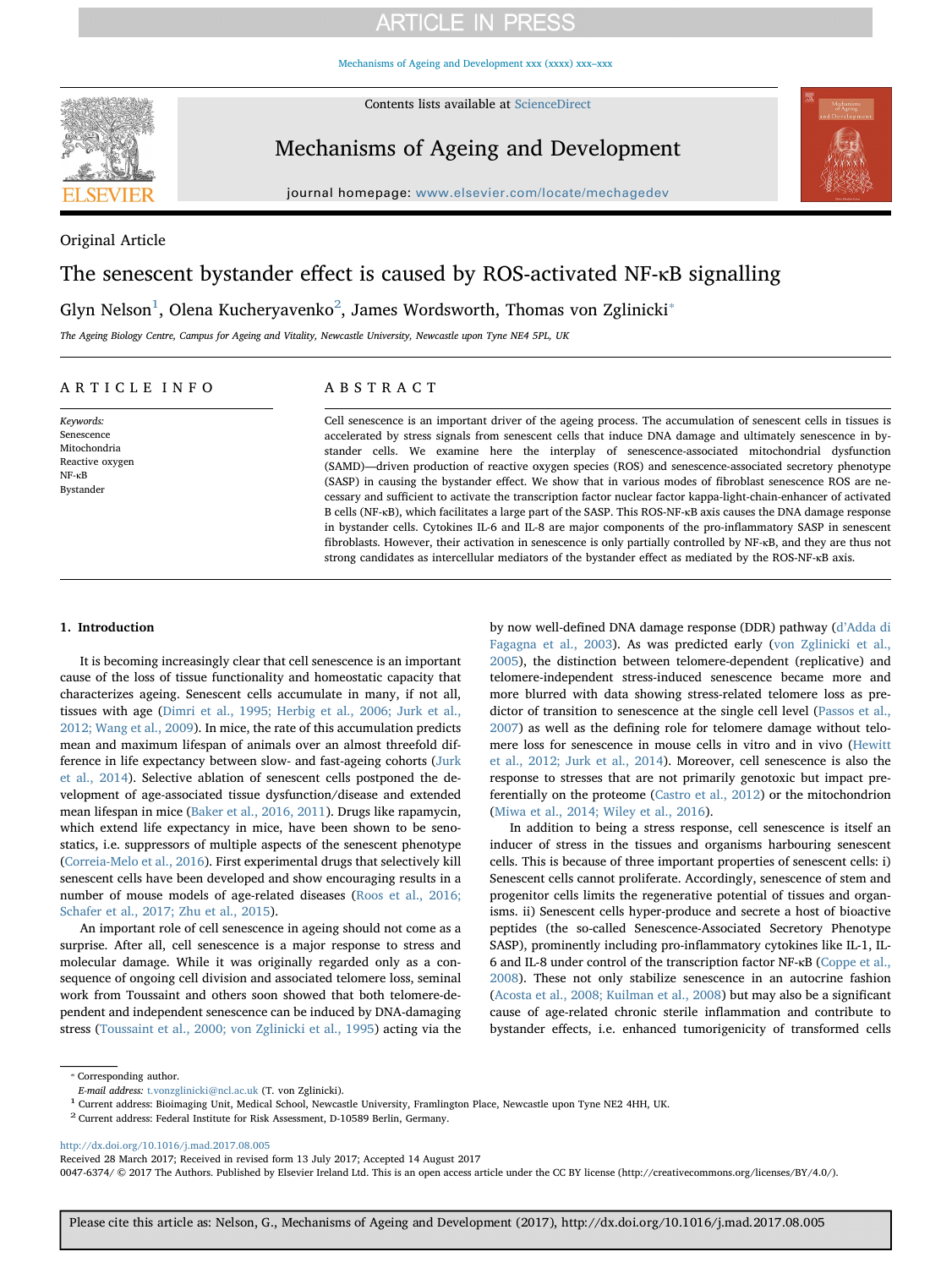([Krtolica et al., 2001\)](#page-7-13) and induction of DNA damage and senescence in normal bystander cells ([Nelson et al., 2012](#page-7-14)). iii) The activated DDR in senescent cells also causes Senescence-Associated Mitochondrial Dysfunction (SAMD), i.e. loss of mitochondrial membrane potential, decreased respiratory coupling and increased ROS production, all associated with failing mitophagy ([Dalle Pezze et al., 2014; Korolchuk et al.,](#page-7-15) [2017; Passos et al., 2010](#page-7-15)). Importantly, if mitochondria were selectively and specifically obliterated in senescent cells, ROS levels returned to normal, indicating SAMD rather than extra-mitochondrial mechanisms as the major source of elevated cellular ROS in senescence [\(Correia-](#page-7-3)[Melo et al., 2016\)](#page-7-3). As for SASP, SAMD initiates an autocrine positive feedback loop that enhances ROS-mediated nuclear DNA damage and thus stabilizes senescence ([Passos et al., 2010](#page-7-16)). In its turn, ROS release from senescent cells contributes to senescence induction in bystander cells [\(Nelson et al., 2012](#page-7-14)). Finally, SAMD appears as a cause for metabolic insufficiencies in ageing organisms ([Ogrodnik et al., 2017](#page-7-17)).

To understand better how senescent cells contribute to ageing, it will be necessary to dissect how these two major senescent phenotypes, SAMD and SASP, interact. It is clear that the two can influence each other: Short telomeres do not only cause senescence in late generation telomerase knockout mice [\(Choudhury et al., 2007](#page-7-18)), they also induce widespread inflammation [\(Jurk et al., 2014](#page-7-1)). Conversely, chronic inflammation in mice null for the repressor p50 subunit of NF-κB aggravates ROS production and senescence ([Jurk et al., 2014\)](#page-7-1).

To further assess the interaction between SASP and SAMD, we treated human fibroblasts in various modes of senescence with either antioxidants or NF-κB inhibitors and monitored the effects on the corresponding phenotype. We also analyzed the relative efficiencies to induce a DDR in bystander cells under SASP- vs SAMD-inhibition. We found that antioxidants suppress activation of NF-κB, while suppression of NF-κB did not reduce SAMD in multiple senescence modes. Both scavenging of ROS and inhibition of NF-κB blocked the bystander effect. We conclude that SAMD is an important inducer of the pro-inflammatory SASP, which then mediates the bystander effect.

#### 2. Results

### 2.1. SAMD-derived ROS control SASP but SASP does not control SAMD

There has been sometimes contradictory discussion about the impact of factors such as mode of senescence induction, cell strain, mitochondrial (dys-)function, etc. on SASP composition and potential downstream bystander effects. We therefore tested the interaction between SASP and SAMD in multiple human fibroblast systems, using two independent cell strains (MRC5 and IMR90) and three different modes of senescence. Cellular senescence was induced via either proliferative exhaustion (replicative senescence in MRC5, 'RS'), IR stress-induced senescence (20 Gy X-ray irradiation in MRC5 and IMR90, 'IR') or oncogene induced senescence (Ras induction in a stably transfected IMR90 cell line, ' + RAS'). Successful induction of senescence was confirmed by reduction of growth to less than 10% of controls, senescent morphology and Sen-β-Gal positivity in at least 80% of the cells (data not shown). NF-κB activity was measured as the relative nuclear/ cytoplasmic intensity of the immunofluorescence signal from the predominant NF-κB transcription factor subunit RelA (Suppl. Fig. S1A) ([Gilmore, 2006](#page-7-19)). The assay was standardized by showing an increase in nuclear RelA fluorescence following stimulation of NF-κB with 10 ng/ ml TNFα (Suppl. Fig. S1B). Fibroblasts in all senescence modes displayed significantly higher levels of nuclear RelA than the proliferating control cells [\(Fig. 1](#page-3-0)A). Cellular ROS levels were measured by DHE fluorescence. While we are aware that DHE fluorescence intensity is a marker but not a quantitative measure of cytoplasmic superoxide, and that cytoplasmic ROS originate from multiple sources including nonmitochondrial ones, we have previously shown that the increase in ROS markers associated with senescence can solely be attributed to mitochondria [\(Correia-Melo et al., 2016\)](#page-7-3). Therefore, we regard the increase of DHE fluorescence above basal levels in senescent cells as a simple indicator of SAMD. Accordingly, all senescent fibroblasts displayed increased DHE fluorescence [\(Fig. 1](#page-3-0)B) in accordance with earlier data [\(Dalle Pezze et al., 2014; Passos et al., 2010, 2007](#page-7-15)). Treatment of senescent cells for 2 days with the antioxidant catalase (CAT) depleted intracellular ROS levels in senescent cells, but had little effect on the low ROS levels in proliferating cells (Suppl. Fig. S2). Importantly, catalase treatment completely rescued the senescence-associated activation of NF-κB ([Fig. 1](#page-3-0)A), suggesting that SAMD-mediated ROS production is necessary and sufficient for NF-κB activation in senescence. In contrast, inhibition of NF-κB with the specific inhibitor, Bay 11-7082 (1 μM for 2 days) reduced NF-κB activation in senescent cells as expected (Suppl. Fig. S3), but had no effect on ROS levels ([Fig. 1](#page-3-0)B), indicating that the SAMD-mediated ROS hyper-production was independent from NF-κB signaling in all senescence modes. To corroborate this finding, we stably over-expressed a dominant negative NF-κB suppressor, ΔIκBα (Heimberg [et al., 2001](#page-7-20)) in MRC5 fibroblasts and grew them to replicative senescence. While this was effective in suppression of TNFα-mediated NF-κB activation (Suppl. Fig. S1B), it again did not diminish ROS production in senescent cells [\(Fig. 1C](#page-3-0)).

IL-6 and IL-8 are two important pro-inflammatory cytokines and major components of the SASP in human fibroblasts. They are under control of NF-κB, mediated partly via induction of IL-1 ([Coppe et al.,](#page-7-12) [2008\)](#page-7-12). However, other transcription factors, notably C/EBPβ, also determine expression of these cytokines in senescence [\(Kuilman et al.,](#page-7-21) [2008\)](#page-7-21). Thus, ROS might stimulate the SASP independently of NF-κB activity. Therefore, we next assessed how NF- $\kappa$ B, IL- 1 $\alpha$  and ROS determined the amount of IL-6 and IL-8 secreted from senescent cells. As expected, secretion of both IL-6 and IL-8 was enhanced in all modes of fibroblast senescence ([Fig. 1D](#page-3-0)). Interestingly, inhibition of NF-κB had differential effects depending on senescence mode and interleukin species: It was highly effective for both IL-6 and IL-8 in IR-induced senescence (slightly less so for MRC5 than for IMR90) but resulted only in a minor inhibition of secretion of both peptides in MRC5 replicative senescence. In IMR90 + RAS, it was highly effective for IL-8 but did not change IL-6 secretion at all ([Fig. 1D](#page-3-0)). These data indicate variable roles for signaling from the transcription factor NF-κB in SASP, depending on senescence model and specific interleukin. To test whether this variation might arise at the level of IL-1 $\alpha$  expression, we knocked down IL- $1\alpha$  in two senescence models, MRC5-IR and IMR90 + RAS, which differed in their IL-6 and IL-8 response to inhibition of NF-κB [\(Fig. 1D](#page-3-0)). Transfection with anti-IL1 $\alpha$  siRNA reduced its mRNA (Suppl. Fig. S4A) and protein levels (Suppl. Fig. S4B) similarly in both senescence modes. It also impacted equally on IL-6 and IL-8 release in both forms of senescence ([Fig. 1](#page-3-0)E), suggesting that the different responses of these cytokines to NF-κB inhibition are not mediated at or downstream of cytokine IL-1α expression.

#### 2.2. SAMD – induced SASP causes the senescent bystander effect

In co-culture with young, proliferation-competent fibroblasts, senescent cells induce DNA damage that ultimately causes senescence in the bystander cells [\(Nelson et al., 2012](#page-7-14)). To investigate the contributions of SASP and SAMD to the bystander effect, we established 2D cocultures of young MRC5 human diploid fibroblasts (bystanders) with inducer fibroblasts rendered senescent in different modes [\(Fig. 2](#page-4-0)A). Bystander cells were discriminated by expression of an mCherry-tagged 53BP1 which in young cells appear as diffuse nuclear red fluorescence with only occasional bright foci, while it forms intense nuclear foci upon induction of DNA damage [\(Nelson et al., 2009\)](#page-7-22) and in senescence ([Passos et al., 2010](#page-7-16)). Already after 2 days of co-culture, ROS levels in young bystander cells were enhanced and stayed above control levels for the duration of the experiment, with levels comparable to senescent cells (Suppl. Fig. S5). After 6 days of co-culture with inducer cells in any senescence mode, young bystander cells displayed increased DDR ([Fig. 2](#page-4-0)B). Average frequencies of 53BP1 foci were significantly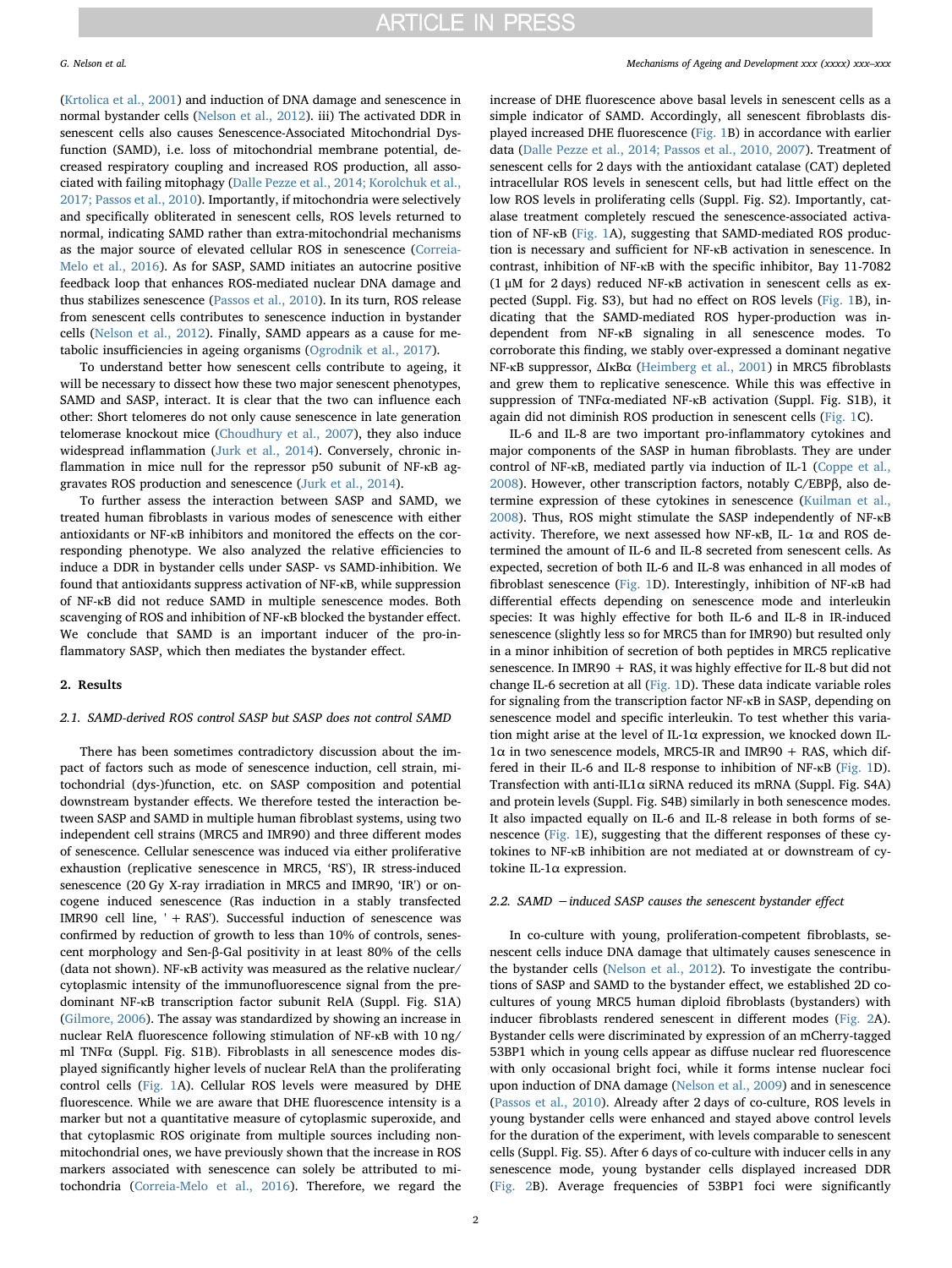<span id="page-3-0"></span>

G. Nelson et al. *Mechanisms of Ageing and Development xxx (xxxx) xxx–xxx*

Fig. 1. ROS controls SASP, but SASP does not control SAMD. A: ROS release from senescent cells is necessary for activation of NF-κB. Nuclear and cytosolic localization of the NF-κB transcription factor, RelA, was measured at single cell level by immunofluorescence. Frequencies of cells with nuclear: cytosolic NF-κB signal ratio > 1 are shown. Cells were untreated (Ctrl) or treated with catalase (100 U/ml for 2 days prior to fixation, +Cat). Experiments were performed three times, data shown are means  $+/-$  SD. Statistical tests were performed as one way ANOVA with a Dunn's posthoc test. B: NF-κB activity does not impact on senescence-associated ROS generation. Cultured cells were grown with and without NF-κB inhibitor (Bay11-7082, 1 μM) for 2 days prior to measuring DHE fluorescence by flow cytometry. All modes of senescence increased fluorescence intensity, but there were no differences between cells treated with the NF-κB inhibitor compared to their respective controls. Each experiment was performed three times, data shown are means  $+/-$  SD. Statistical tests were performed as one way ANOVA with a Dunn's post-hoc test. C: Transgenic inhibition of NF-κB signalling does not affect ROS production in replicative senescence. MRC5 transduced with a lentiviral dominant negative IκBα −IRES-EGFP construct were analysed as actively proliferating as well as grown to replicative senescence for DHE fluorescence by flow cytometry. Each experiment was performed three times, data shown are means +/− SD. Statistical tests were performed as a Student's T-test (proliferating control versus Rep Sen), and also as a one way ANOVA with parental MRC5 cells (shown in B), which showed no significant difference between the two replicatively senescent populations. D: SASP cytokines are partially controlled by NF-κB in replicative and stress-induced senescence. ELISA measurements of IL-6 (top) and IL-8 (bottom) in medium from cells as indicated treated with and without NF-κB inhibitor (Bay11-7082, 1 μM). Experiments were performed twice (duplicate cultures ran in triplicate), data plotted as mean  $+/-$  SD. Statistical tests were performed as two way ANOVA with Holm-Sidak posthoc tests. E: IL-1 $\alpha$  controls SASP cytokines in two senescence modes. ELISA measurements of IL-6 (top) and IL-8 (bottom) in medium of cells 3 days after transfection with  $II - 1\alpha$  siRNA or scrambled control siRNA. Experiments were performed twice (duplicate cultures ran in triplicate), data plotted as mean +/− SD. Statistical tests were performed using a one way ANOVA with Holm-Sidak post-hoc tests.

increased after co-culture with senescent, but not non-senescent inducers [\(Fig. 2](#page-4-0)C), irrespective of the cell strain or the senescence mode ([Fig. 2](#page-4-0)C). A two way ANOVA with post hoc analysis indicated that there was no significant difference between treatment cell line, with all senescent inducers producing a significant increase in DDR compared to their young inducer controls (either MRC5 or IMR90).

We next performed the co-culture experiments with MRC5-RS or IMR90 + RAS as inducers in the presence of either the antioxidant catalase or the NF-κB inhibitor Bay11-7082. After 6 days of co-culture,

the bystander effect from both types of senescence inducers was reduced by catalase, while the NF-κB inhibitor was able to suppress the bystander effect of IMR90 + RAS, but not that of replicatively senescent MRC5 inducers ([Fig. 2D](#page-4-0)). This may be because Bay11-7082 suppresses IL-6 and IL-8 secretion from replicatively senescent MRC5 fibroblasts only weakly (see [Fig. 1C](#page-3-0)). However, when the incubation of bystander cells with replicatively senescent MRC5 fibroblasts was prolonged to 21 days, NF-κB inhibition became as efficient in suppression of the bystander effect as incubation with catalase ([Fig. 2E](#page-4-0)).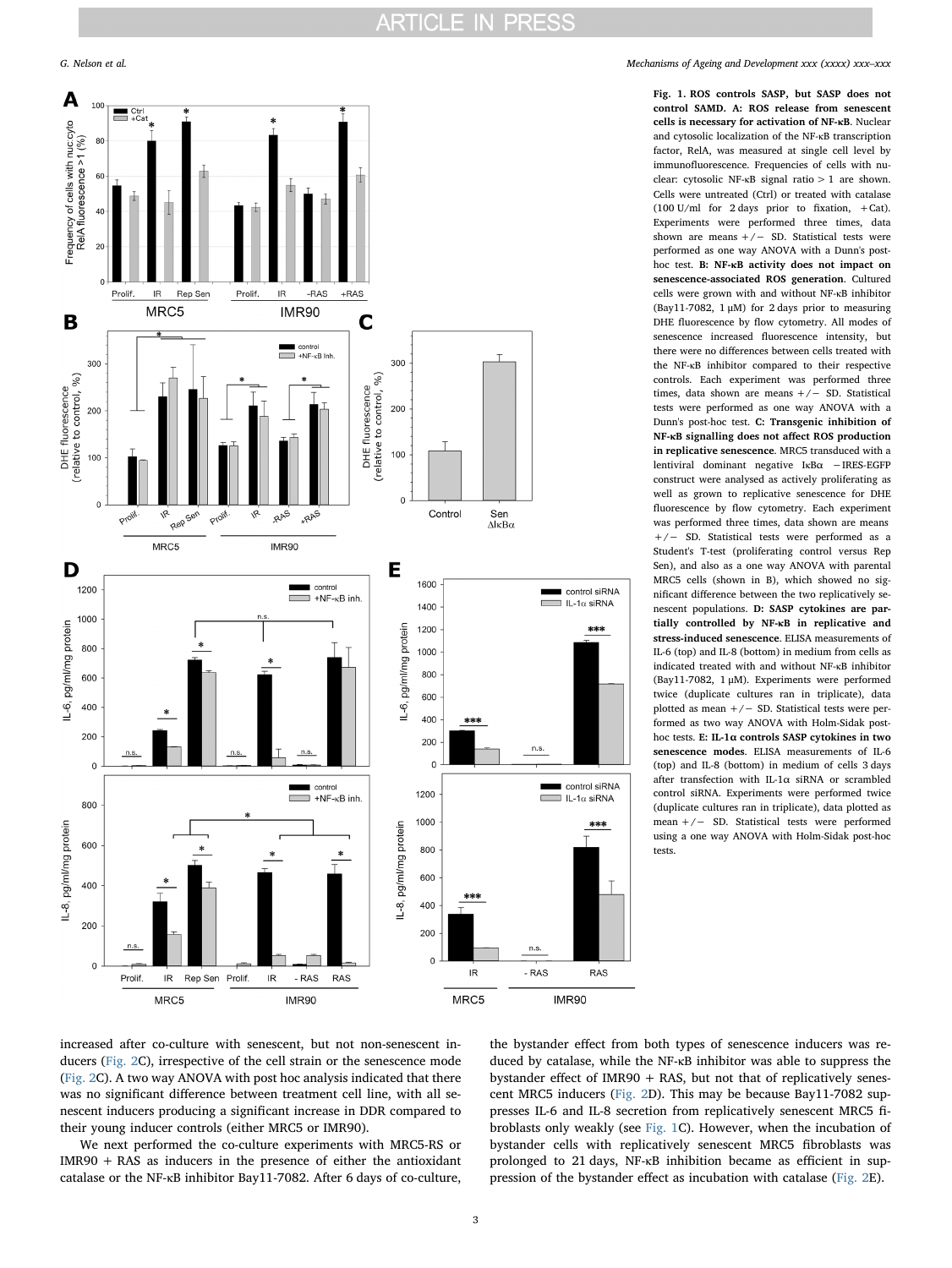<span id="page-4-0"></span>

Fig. 2. Role of SASP and SAMD for the bystander effect. A: Cartoon model representing the in vitro model system designed to analyse the senescent bystander effect. Three different modes of cellular senescence were employed in the inducer cells: replicative senescence in MRC5 (Rep Sen), oncogene induced senescence via RAS in IMR90 (OIS), and X-ray irradiation induced senescence (10 days post 20 Gy) of either MRC5 or IMR90 (IR). In each case, young proliferating MRC5 cells stably expressing mcherry-53BP1 were used as bystander cells, cultured in a 1:1 ratio, and mcherry-53BP1 foci were counted in bystander cells to determine the level of DNA damage. B: Representative images of co-cultured bystander cells (mCherry-53BP1 expressing MRC5) in the presence of inducer cells (MRC5 top, IMR90 bottom). The mode of senescence for each inducer type is shown in the image overlays. Dashed outlines highlight inducer cell nuclei. Blue represents DAPI staining, red mCherry-53BP1. Note cytosolic autofluorescence present in senescent inducers. Scale bar = 10 μm. C: All modes of senescence induce a bystander response. Co-cultures were grown for 7 days with either young proliferating control cells (Prolif.) or inducer cells in the indicated senescence mode. 53BP1 foci frequencies in the bystander cells are shown. Significant differences (\* P < 0.05) in comparison to respective controls are indicated, Kruskal-Wallis ANOVA on Ranks with Holm-Sidak post hoc test for pairwise comparison between groups. Neither cell strain nor senescence mode had a differential impact on the bystander effect (Two-way ANOVA test). Data plotted are mean +/− SD from 100 to 150 cells per group from 3 independent replicates. D, E: ROS and NF-κB contribute to the bystander response. Proliferating control (Prolif or −RAS) or senescent inducer cells as indicated were co-cultured with proliferating MRC5:53BP1 bystander cells in the presence of either Catalase (Antiox., 100U/ml), NF-κB inhibitor

Bay11-7082 (1 μM) or carrier (DMSO). Cultures were co-cultured for either 6 days (D) or 21 days (E). 53BP1 foci frequencies in the bystander cells are shown. CAT significantly inhibited the bystander effect in all experiments, while Bay11-7082 reduced the bystander effect from MRC5-RS only after prolonged co-culture. Data plotted are mean +/− SD from 180 to 250 cells per group from 2 independent replicates. Kruskal-Wallis ANOVA on Ranks with Holm-Sidak post hoc test for pairwise comparison between groups, asterisks show  $P < 0.05$ . F: ΔIκBα expression inhibits the bystander effect from replicatively senescent MRC5. Young (Prolif) or replicatively senescent (RS) MRC5 fibroblast stably transduced with either mCherry or ΔIκBα we co-cultured with MRC5:53BP1 bystander cells. Differences between 53BP1 foci frequencies in bystander cells to those in proliferating cells alone are shown. Experiments were performed in triplicate and between 60 and 120 cells were analysed per treatment and replicate. Data are mean  $\pm$  SE (n = 3-5), with approximately 100 cells per experiment. G: TNFα pre-stimulation enhances the bystander effect, and CAT abrogates it. Senescent inducer cells were stimulated with TNFα (TNF) or not (UNSTIM) before coculture with reporter cells for 21 days. CAT (ANTIOX) was added during co-culture. Differences between 53BP1 foci frequencies in bystander cells to those in proliferating cells alone are shown. Data are mean  $±$  SE (n = 3-5), with approximately 100 cells per experiment. H: Inhibitors of NF-κB, mTORC1 and p38MAPK equally suppress the bystander effect. Replicatively senescent MRC5 fibroblasts were co-cultured with reporter cells for 21 days with either DMSO as carrier, Bay11-7082 (BAY), the mTORC1 inhibitor torin1 (TOR) or the p38MAPK inhibitor UR-13756. Differences between 53BP1 foci frequencies in bystander cells to those in proliferating cells alone are shown. Data are mean ± SE (n = 3-5), with approximately 100 cells per experiment. (For interpretation of the references to colour in this figure legend, the reader is referred to the web version of this article.)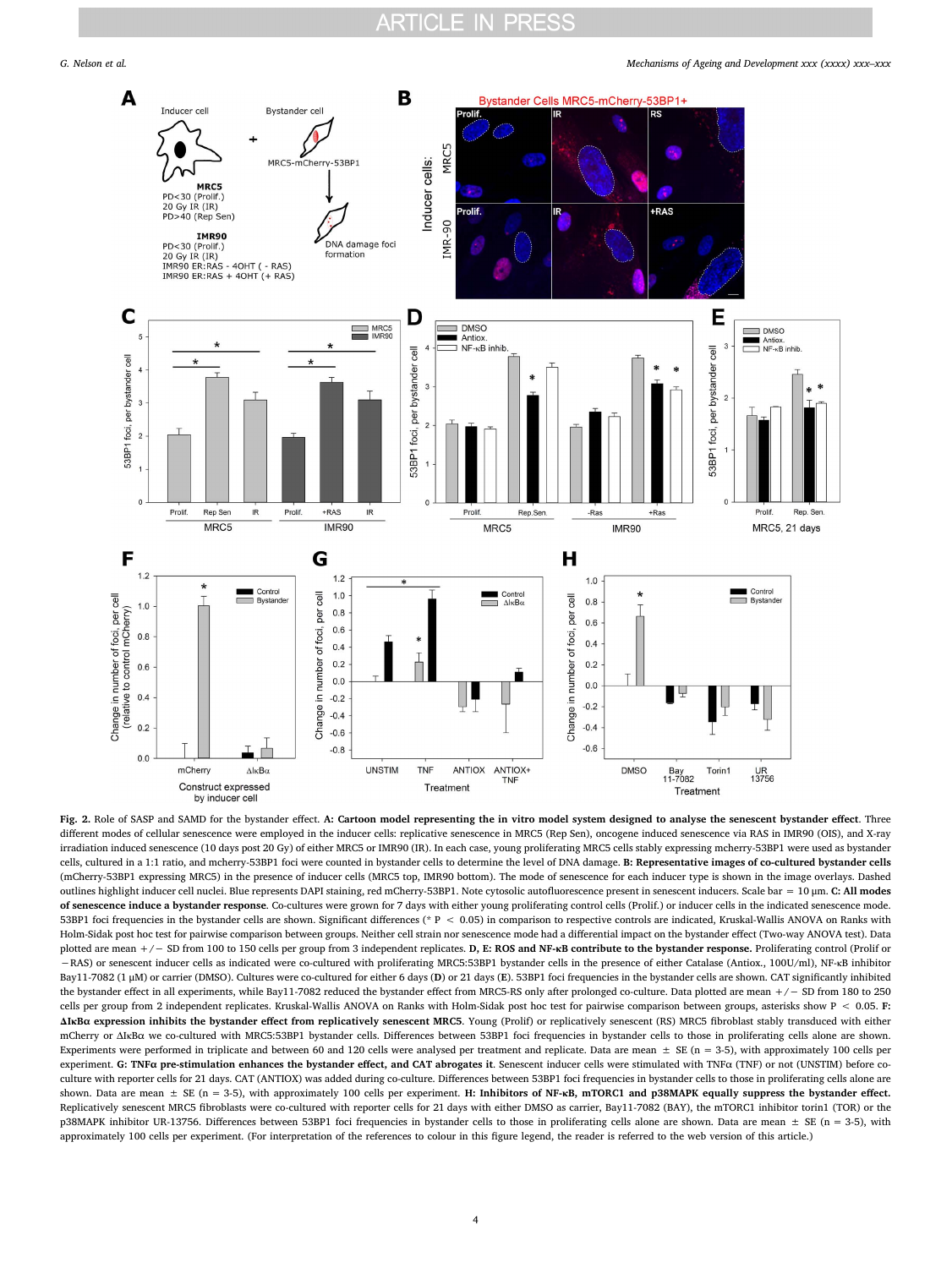The long-term bystander effect from MRC5-RS fibroblasts was equally inhibited by expressing the NF-κB super-repressor ΔIκBα in the inducer cells only ([Fig. 2F](#page-4-0)). Conversely, pre-treatment of senescent inducer cells with TNFα before co-culture enhanced the bystander effect from wild-type, but not  $\Delta I \kappa B \alpha$  – expressing inducers [\(Fig. 2G](#page-4-0)). Catalase treatment was sufficient to rescue even this enhanced bystander effect [\(Fig. 2G](#page-4-0)).

Insufficient mitophagy is an important cause of mitochondrial dysfunction and ROS production in senescence, and activation of mitophagy by treatment with rapamycin improves mitochondrial function and suppresses the pro-inflammatory SASP ([Correia-Melo et al., 2016;](#page-7-3) [Dalle Pezze et al., 2014; Miwa et al., 2014\)](#page-7-3). Accordingly, treatment of co-cultured inducer and bystander cells with the specific mTORC1 inhibitor Torin1 was as efficient to suppress the bystander effect as treatment with the NF-κB inhibitor Bay 11–7082 ([Fig. 2](#page-4-0)H). The stress response kinase p38/MAPK14 is a major intermediate for ROS-mediated upregulation of NF-κB ([Nakajima and Kitamura, 2013\)](#page-7-23), and its inhibition similarly suppressed the bystander effect ([Fig. 2](#page-4-0)H).

Together these data suggest that in senescence, mitochondrial dysfunction induces ROS, which activate NF-κB via p38 and possibly other pathways. This is responsible for the induction of a pro-inflammatory SASP, albeit to different degrees in different cell types and/or modes of senescence induction. SASP factors appear to be the main mediators of cell-to-cell communication, transmitting the bystander effect.

#### 3. Discussion

A recent series of intervention experiments has clearly pinpointed senescent cells as an important cause of age-associated tissue dysfunction, (multi-)morbidity and, potentially, mortality [\(Baker et al., 2016;](#page-7-2) [Jurk et al., 2014; Ogrodnik et al., 2017; Roos et al., 2016; Schafer et al.,](#page-7-2) [2017; Zhu et al., 2015\)](#page-7-2). Senescent cells impact on their tissue environment by a host of pathways: they secrete bioactive, especially proinflammatory and matrix-degrading, peptides (the SASP, [\(Coppe et al.,](#page-7-12) [2008\)](#page-7-12)), produce and release ROS as consequence of SAMD [\(Passos](#page-7-16) [et al., 2010, 2007](#page-7-16)), shed microvesicles that contain (relatively) specific miRNAs [\(Weilner et al., 2016](#page-7-24)) and proteins (Eff[enberger et al., 2014\)](#page-7-25) and release modified lipids ([Ni et al., 2016\)](#page-7-26). These may act as signaling molecules that spread senescence to bystander cells ([Acosta et al., 2013;](#page-6-1) [Nelson et al., 2012](#page-6-1)), thus aggravating the pro-ageing effects of senescent cells. While previous data are in agreement with the idea that SASP factors might play a major role in induction of the senescent bystander effect, other mediators have not been ruled out. In fact, effects from conditioned medium were sometimes weak in comparison to cell–cell contact or ROS-mediated effects ([Nelson et al., 2012](#page-7-14)). Moreover, specific roles for individual SASP factors in transmission of the bystander effect are not known.

To understand the interactions between SAMD and SASP in the induction of bystander senescence, we examined the effects of scavenging SAMD-dependent ROS or inhibiting the major SASP transcription factor NF-κB in multiple modes of fibroblast senescence. It is known that ROS can, in a context-depending manner, either activate or inhibit NF-κB [\(Nakajima and Kitamura, 2013](#page-7-23)). Our results show that hyperproduction of ROS in senescence is driving NF-κB activation in all examined modes of senescence. Conversely, inhibition of NF-κB did not change ROS hyper-production in senescence. This was unexpected as earlier work showed that activation of NF-κB signaling by knockout of the NFKB1 gene resulted in accelerated senescence and aggravated ROS production in senescent cells [\(Jurk et al., 2014\)](#page-7-1). The probable explanation for this discrepancy lies in the existence of multiple pathways leading to ROS production in senescent cells: the DNA Damage Response drives SAMD and thus increases ROS to a level that is necessary to establish senescence ([Passos et al., 2010](#page-7-16)); activation of NF-κB increases ROS further by pathway(s) that involve cyclooxygenase activation among others, but not enhancement of mitochondrial ROS production ([Jurk et al., 2014\)](#page-7-1). Thus, SAMD activates NF-κB via ROS but is

#### G. Nelson et al. *Mechanisms of Ageing and Development xxx (xxxx) xxx–xxx*

not targeted by NF-κB activity, although NF-κB activation contributes to non-mitochondrial ROS production. This interpretation is supported by data showing that the pro-inflammatory SASP is suppressed in those modes of senescence where mitochondrial dysfunction does not lead to enhanced cytoplasmic (and presumably nuclear) ROS levels [\(Wiley](#page-7-27) [et al., 2016](#page-7-27)). In phagocytes, mitochondrial ROS production and NF-κB activation are interconnected by formation of a complex between mitochondrial complex I–evolutionarily conserved signaling intermediate in Toll pathways (ECSIT) and the ubiquitin ligase tumor necrosis factor receptor-associated factor 6 (TRAF6) [\(Min et al., 2017; West et al.,](#page-7-28) [2011\)](#page-7-28). Whether this complex is also activated in fibroblasts senescence is not clear yet.

NF-κB is not the only transcription factor driving the pro-inflammatory arm of the SASP [\(Acosta et al., 2008\)](#page-6-0). Our data show that its impact on secretion of the two major pro-inflammatory cytokines, IL-6 and IL-8, significantly depends on cell type, senescence mode and specific cytokine. In MRC5 replicative senescence, for instance, the impact of NF-κB signaling on IL-6 and IL-8 secretion was significant but rather small [\(Fig. 1D](#page-3-0)). In contrast, a number of interventions were all similarly effective in blocking the senescence-induced induction of a DDR in bystander MRC5 fibroblasts. Although the antioxidant reduced the bystander response earlier than the NF-κB inhibitor, both were able to rescue the bystander effect completely after prolonged incubation, and this was not different from inhibition of signaling through mTORC1 or p38MAPK. We interpret these results as follows:

ROS hyper-production in senescence is at least partially due, or aggravated by, accumulation of dysfunctional mitochondria, which in turn is mediated by a failure of mitophagy ([Dalle Pezze et al., 2014;](#page-7-15) [Korolchuk et al., 2017](#page-7-15)). SAMD can be rescued by inhibition of mTORC1 signalling using rapamycin [\(Correia-Melo et al., 2016\)](#page-7-3) or torin [\(Dalle](#page-7-15) [Pezze et al., 2014](#page-7-15)), activating autophagy. ROS signal through p38MAPK to activate NF-κB in senescent cells, and NF-κB in turn is responsible for some, but not all of the SASP. The fact that, given sufficiently long incubation, inhibitors for all tested components of this pathway effectively and completely rescued the bystander response suggest that peptides transcribed under control of NF-κB are the intercellular mediators of the senescent bystander response. However, neither IL-6 nor IL-8 seem to play major roles in this respect, as they are only to a small degree controlled by NF-κB in senescent MRC5 fibroblasts. Further work will be necessary to identify more potent intercellular signal transducer candidates for the senescent bystander effect.

#### 4. Materials and methods

#### 4.1. Cell culture

Proliferating cells. Embryonic human lung fibroblasts MRC5 were from ECACC. MRC5-mCherry-53BP1 cells were created as described previously [\(Hewitt et al., 2016\)](#page-7-29). Cells were cultured in DMEM (Sigma Aldrich) supplemented with 10% foetal calf serum (Sigma Aldrich), 100 U/ml penicillin, 100 mg/ml streptomycin and 2 mM l-Glutamine at 20% oxygen, 5% CO<sub>2</sub> at 37 °C. Embryonic lung fibroblast IMR90 were cultured in phenol-free DMEM with supplements as above at 3% oxygen, 5% CO<sub>2</sub>, 37 °C. Stably transfected IMR90ER:RAS (a gift from Peter Adams) were cultured in the same manner as the parental IMR90 plus 300 μg/ml G418 selection at 3% oxygen, sub-cultured every third day.

The NF-κB super-repressor vector pLenti-ΔIκBα-IRES-EGFP was created by first cloning IκΒα minus the first 40 amino acids from pIκB-EGFP (Clontech), into the MCS of pIRES2-EGFP (Clontech) and then the entire ΔIκBα-IRES-EGFP cassette into the expression site of pLenti6- UbC-V5DEST. Young (PD  $\lt x +25$ ) MRC5 were transduced with viral particles produced in Hek293FT cells using Virapower packaging mix as per the manufacturer's instructions (Life Technologies) and selected for 6 days with Blasticidin before utilisation.

Senescent cells. To generate replicatively senescent cells (MRC5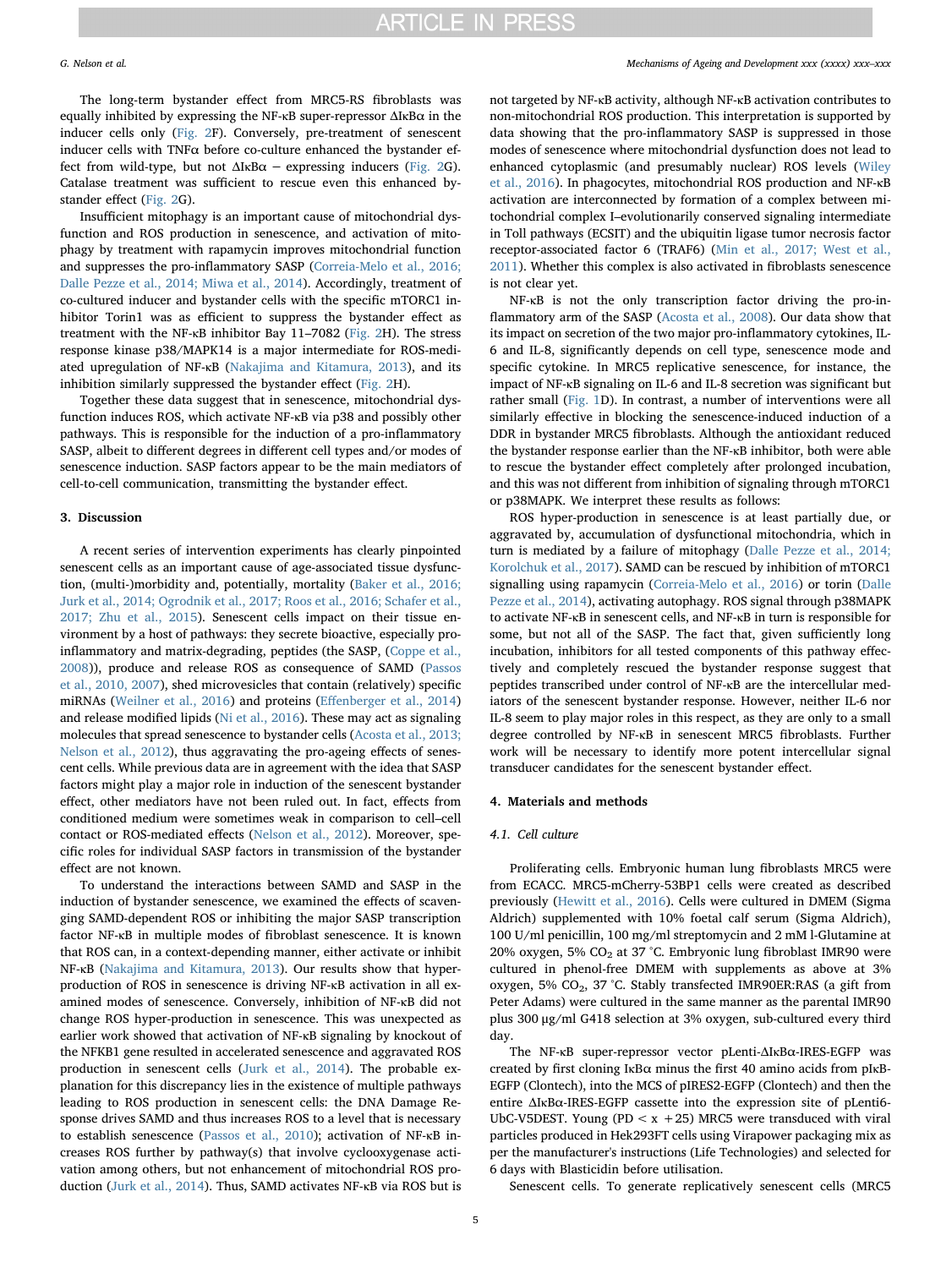RepSen), MRC5 cells were cultured in complete medium at 20% oxygen, passaging before confluency, until PD < 0.1 per month. Stress induced senescent MRC5 (MRC5 IR) and IMR90 (IMR90 IR) were created by X-ray irradiation.  $6300$  cells/cm<sup>2</sup> were seeded 24 h prior to 20 Gy irradiation and were used for experiments 7 days later. Oncogene-induced senescent cells (IMR90 OIS) were used on day 7 after induction of RAS overexpression in IMR-90ER:RAS by incubation with 100 nM 4-hydroxy-tamoxifen (4OHT).

For direct co-culture experiments, inducer senescent cells were plated at 5500 cells/cm<sup>2</sup> density either on glass cover slips (No. 1.5) in 12 well plates or in 35 mm glass bottomed dishes (Willco) for live cell microscopy. Twenty four hours later, young bystander cells were plated in 1:1 ratio and co-cultures were maintained for 6 days. For treatment with chemical inhibitors: 1 μM Bay 11-7082, 10 nM Torin1, 1 μM UR-13756 [\(Bagley et al., 2010](#page-7-30)) or 100 U/ml catalase or DMSO as a control were added 24 h post seeding of bystanders and re-freshed every 3 days. TNF $\alpha$  was used at 10 ng/ml. Pre-treatment of inducer cells with TNFα was performed for 1 h before replacing with fresh medium and seeding bystander cells.

Treatment with siRNA was performed 24 h after seeding of bystander cells. Co-cultures were transfected using 5 nM Silencer select Pre-designed siRNA and Lipofectamine™ RNAiMAX (Thermo Fisher) in antibiotic-free medium. Forty-eight hours later, transfections were repeated and cells were fixed after 6 days in co-culture.

#### 4.2. Detection of ROS

ROS production was assessed in cultured fibroblasts by staining trypsinised cells with 10 μM Dihydroethidium (DHE) and measuring fluorescence by flow cytometry as described previously [\(Dalle Pezze](#page-7-15) [et al., 2014\)](#page-7-15). For measurement of co-cultured cells, DHE fluorescence was measured by live cell microscopy to robustly separate young bystanders from senescent inducers (see Microscopy section below).

#### 4.3. ELISA assays

Cells were incubated in fresh half normal volume of media for 40 h prior to collection. Samples were cleared by centrifugation for 10 min at 4 °C at 8000g and then concentrated 2 times by Cryospin. Protein concentration was measured using DC Protein assay (BioRad) according to the manufacturer's protocol. Concentrated conditioned media were assessed using the respective Sandwich ELISA DuoSet Development System kits (R & D Systems, Abingdon, UK). The kits were tested and suitably modified to be transferred onto a 384-well plate platform with the use of an EpMotion 5075 Liquid Handling robot. All colorimetric measurements were performed at 450 nm with wavelength correction at 550 nm on an Omega microplate reader (BMG Labtech, Aylesbury, UK) applying a four-parameter logistic curve fit to the respective standard curves. Data were normalized to total protein concentrations.

#### 4.4. Microscopy

For end point analysis of mCherry fluorescence, cells were fixed for 10 min with 4% PFA and mounted using Prolong Diamond Antifade with DAPI (Thermo Fisher, UK), or were imaged by live cell microscopy.

For immunofluorescence, cells were fixed as above and incubated with rabbit anti-p65 (1:400, Cell Signalling) overnight at 4oC. For visualization of the staining, AlexaFluor 488 conjugated secondary antibody was used (Thermo Fisher).

Imaging was performed using a Zeiss Spinning Disk Confocal system, coupled with Quant-EM 512 SC camera (Photometrics) and Yokogawa CSU-X1 spinning disk head, with a 63 x (NA 1.4) objective, and a temperature and gas regulated incubator (Pecon). Image acquisition was via AxioVision software (Zeiss, UK) and image analysis (counts of mCherry DNA damage foci per nucleus, and RelA nuclear and

### G. Nelson et al. *Mechanisms of Ageing and Development xxx (xxxx) xxx–xxx*

cytosolic fluorescence intensities) was performed in ImageJ. To ensure accurate comparisons, all imaging within an experiment was performed using the same excitation intensities, exposure times and objectives. Also, to improve quantification, mean nuclear RelA fluorescence was normalised to the cells respective cytosolic RelA fluorescence staining. This removes any differences from staining variability from coverslip to coverslip, or any slight differences in focal plane or laser intensity from field to field. Population-level activation rates were determined by measuring the percentage of cells per field that had predominantly nuclear (i.e. nuclear: cytosolic fluorescence ratio of RelA staining was > 1 per cell) RelA fluorescence.

For measurement of DHE fluorescence by live cell microscopy, MRC5 cells stably transduced with an EGFP-luc expression cassette (pSLIEW) were used as bystanders to identify them from the senescent parental line MRC5 inducers based upon nuclear EGFP fluorescence. Cells were plated as described above and stained with DHE as for flow cytometry measurements, then washed and replaced with Fluorobrite medium (Thermo Fisher) plus 10% FCS. Staining was performed in a serial manner to maintain the same incubation times per dish. Images were captured using a DMi8 widefield fluorescence microscope equipped with a  $20 \times 0.8$ NA objective, a Sola-SE LED light source (Lumencor) and a Flash4 sCMOS camera (Hamamatsu) using LASX software (Leica). EGFP, DHE and brightfield images were captured for each field using GFP and TX2 filter cubes (Leica) for the fluorescent channels representing EGFP and DHE respectively. Mean nuclear DHE fluorescence (from TX2 filterset) was determined using ImageJ for at least 100 cells from 3 different dishes per group, using the brightfield image to identify the nucleus. Intensities were background subtracted based upon mean+ 2xSD nuclear fluorescence intensity from TX2 images of young EGFP expressing cells without any DHE staining. In cocultured dishes, bystander cells were identified by EGFP expression being present throughout the cell (using the GFP filterset image), and were identified by their nuclear EGFP fluorescence to allow discrimination from lipofuscin-based autofluorescence, visible in the cytosol of the senescent inducer cells.

### 4.5. Statistical analysis

All analysis was performed using SigmaPlot 12.5 software, using one-way ANOVA test (parametric data) or Kruskal-Wallis ANOVA (nonparametric). Post-hoc tests were performed pairwise within datasets using Dunn's or Holm-Sidak method. Cut-off of significance was set at p < 0.05 (denoted as \* in Figures). Two-way ANOVA test was used for assessment of the relationship between cell line background and mode of senescence or treatments.

#### Acknowledgments

The authors would like to thank Dr Craig Parker for excellent technical assistance with ELISA assays and Yasmin Pishvae for qRT-PCR primer design. This work was supported by BBSRC grant # BB/ K019260/1, EPSRC CASE studentshipEP/H501436/1 and European Commission FP7 ITN "Marie Curie Ageing Network MARRIAGE".

#### Appendix A. Supplementary data

Supplementary data associated with this article can be found, in the online version, at [http://dx.doi.org/10.1016/j.mad.2017.08.005.](http://dx.doi.org/10.1016/j.mad.2017.08.005)

#### References

- <span id="page-6-0"></span>Acosta, J.C., O'Loghlen, A., Banito, A., Guijarro, M.V., Augert, A., Raguz, S., Fumagalli, M., Da Costa, M., Brown, C., Popov, N., Takatsu, Y., Melamed, J., d'Adda di Fagagna, F., Bernard, D., Hernando, E., Gil, J., 2008. Chemokine signaling via the CXCR2 receptor reinforces senescence. Cell 133, 1006–1018. [http://dx.doi.org/10.1016/j.cell.](http://dx.doi.org/10.1016/j.cell.2008.03.038) 2008.03.038. [S0092-8674 \(08\)00619-3 \[pii\]](http://dx.doi.org/10.1016/j.cell.2008.03.038).
- <span id="page-6-1"></span>Acosta, J.C., Banito, A., Wuestefeld, T., Georgilis, A., Janich, P., Morton, J.P., Athineos,